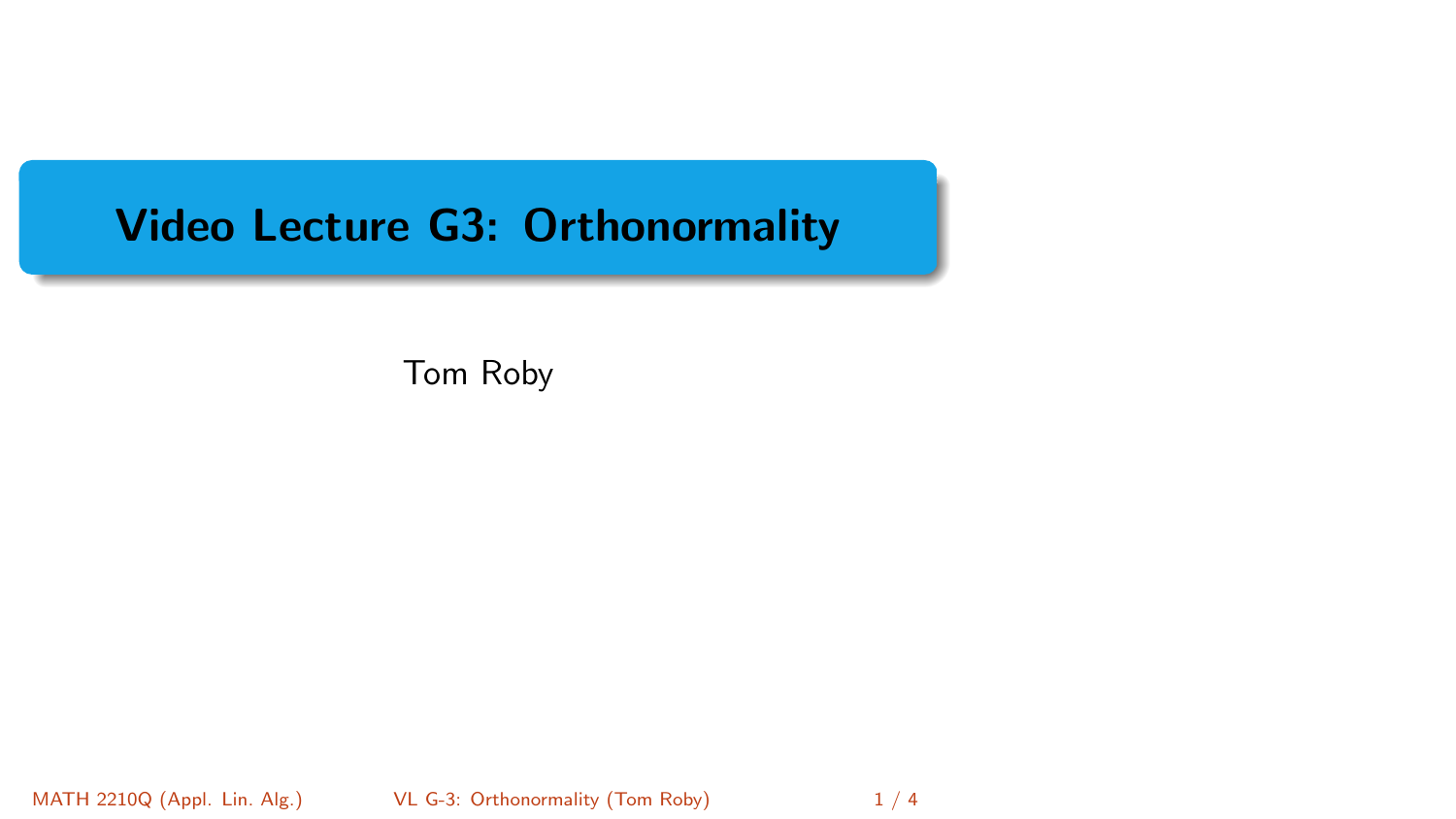# Outline & Objectives

- Define the concepts of an *orthonormal set* and an orthonormal basis of vectors in  $\mathbb{R}^n$  and analyze their properties and advantages over sets which are just orthogonal.
- Analyze properties of  $m \times n$  matrices whose columns are orthonormal.
- Define an *orthogonal matrix*  $U \in \mathbb{R}^{n \times n}$  as one that satisfies the property  $\mathit{U}^{-1} = \mathit{U}^\mathcal{T}$  and prove that its rows and columns are orthonormal bases for  $\mathbb{R}^n$ .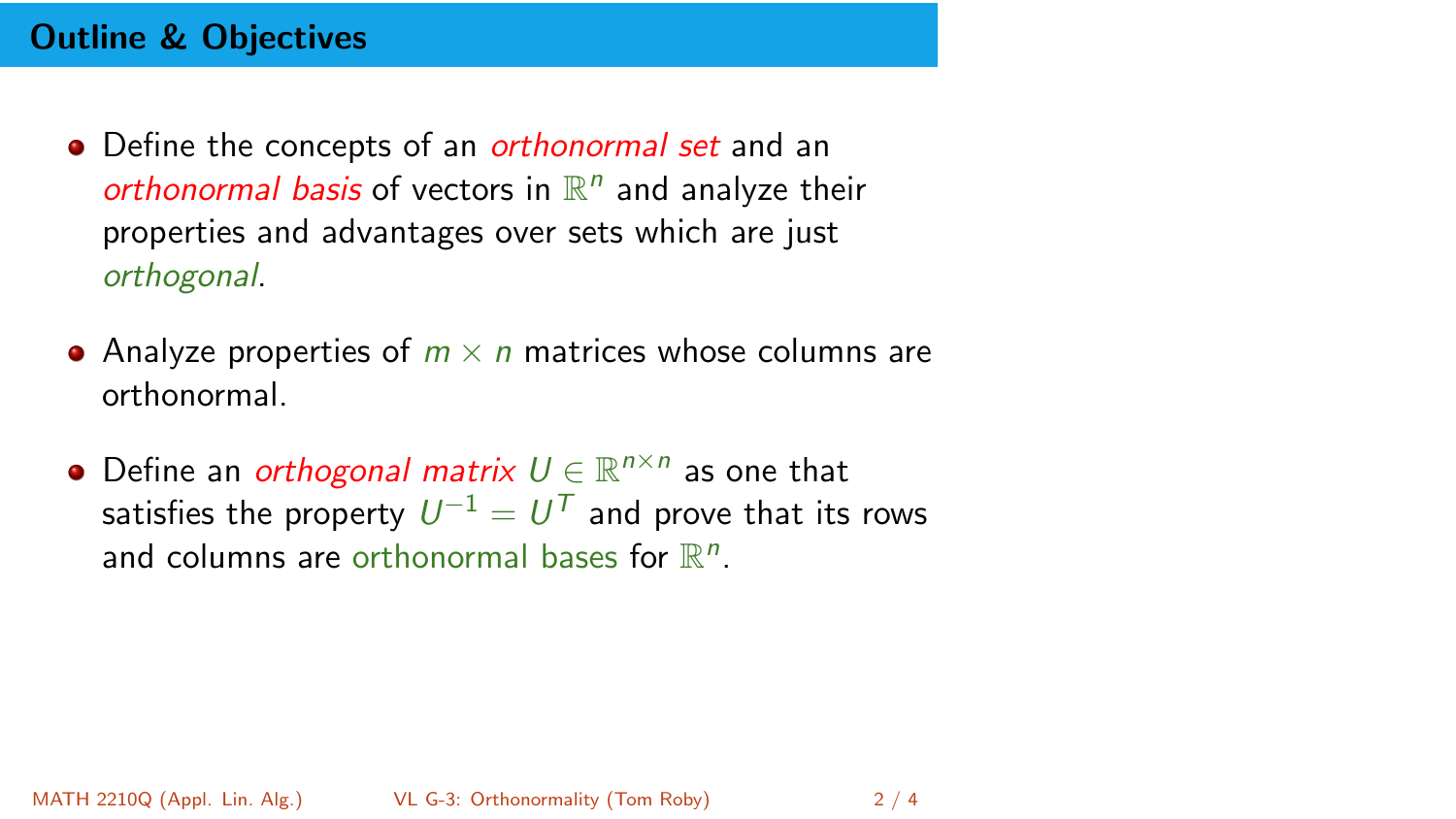## Orthonormal sets

#### Definition (Orthonormal sets and bases)

Call an orthogonal set of vectors  $S = \{\vec{u}_1, \vec{u}_2, \dots, \vec{u}_k\}$  an orthonormal set if  $\|\vec{u_i}\| = 1 \ \forall i \in [k]$ . If additionally S is a basis for a subspace  $W$ , call S an orthonormal basis for  $W$ .

The standard basis 
$$
\{\vec{e_1}, \vec{e_2}, \dots, \vec{e_n}\}
$$
 is orthonormal. If  $\{\vec{u_1}, \dots, \vec{u_k}\}$   
is orthogonal (and all  $\neq \vec{0}$ ), then  $\left\{\frac{\vec{u_1}}{\|\vec{u_1}\|}, \dots, \frac{\vec{u_1}}{\|\vec{u_k}\|}\right\}$  is orthonormal.  
 $\left(\frac{-2}{\sqrt{15}}, \frac{1}{\sqrt{15}}, \frac{3}{\sqrt{15}}, \frac{1}{\sqrt{15}}, \dots, \left(\frac{1}{\sqrt{3}}, 0, \frac{1}{\sqrt{3}}, \frac{-1}{\sqrt{3}}\right), \left(\frac{1}{\sqrt{3}}, \frac{1}{\sqrt{3}}, 0, \frac{1}{\sqrt{3}}\right)$  in  $\mathbb{R}^4$ .

## Theorem (Orthonormal bases rock ON!)

Let  $B = {\vec{u}_1, \vec{u}_2, \dots, \vec{u}_p}$  be an orthonormal basis for W and suppose  $\vec{y} = c_1 \vec{u}_1 + \cdots + c_p \vec{u}_p$ . Then  $c_j = \frac{\vec{y} \cdot \vec{u}_j}{\vec{x} - \vec{u}_j}$  $\frac{\partial^j}{\partial \vec{y}} \cdot \frac{\partial^j}{\partial \vec{y}} \cdot \vec{u}_j \quad \forall j \in [p].$